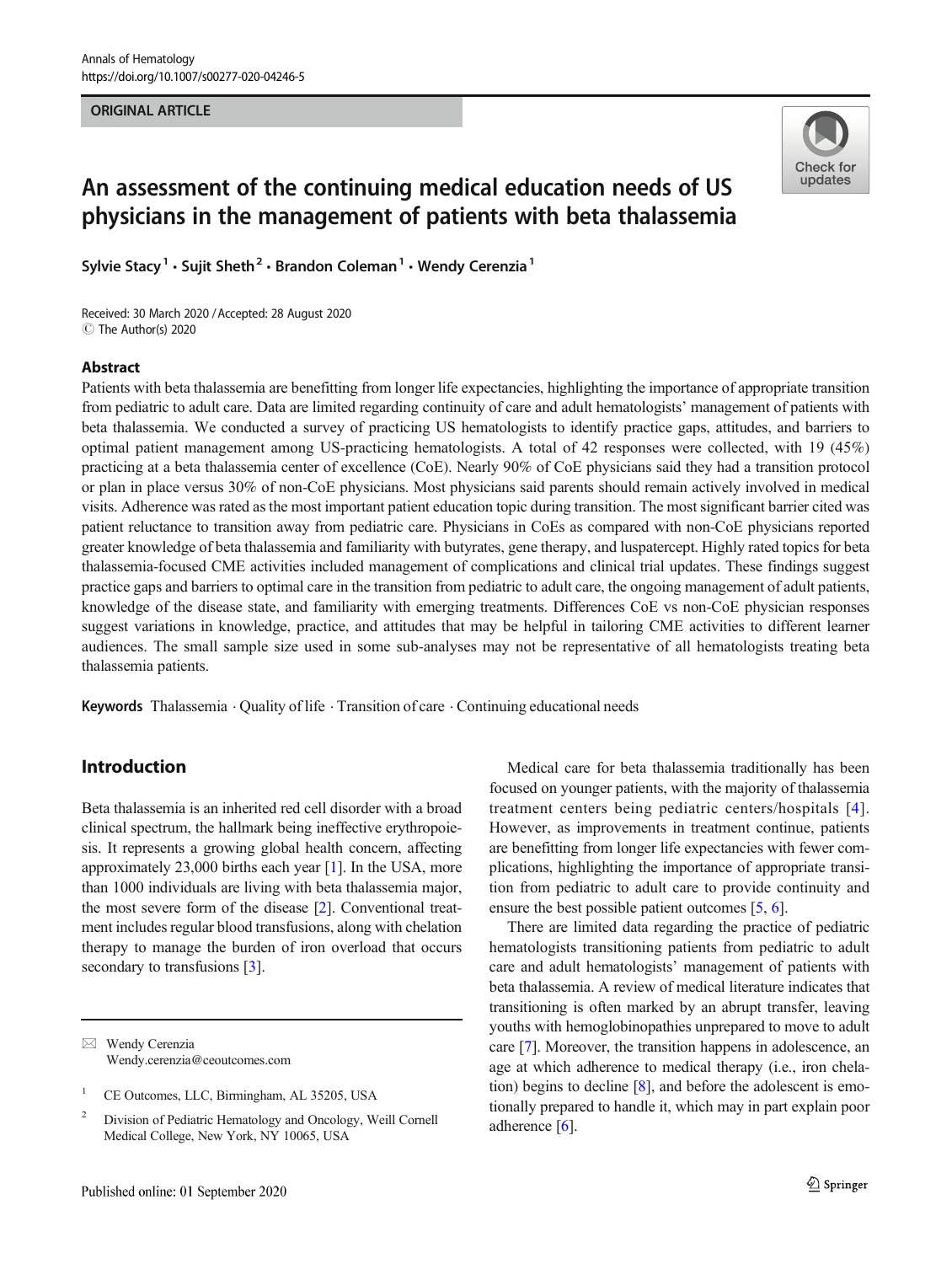Accordingly, research is needed to better understand practice patterns with regard to care transition and adult care of patients with beta thalassemia. Surveys, ideally with the inclusion of case vignettes, are one effective way to obtain rapid feedback from a broad group of clinicians. Case vignettes have gained considerable support for their value in predicting healthcare provider practice patterns, based in part on data demonstrating that they (as compared with chart review and standardized patients) are a valid and comprehensive method to measure processes of care in actual clinical practice [\[9](#page-7-0)–[11\]](#page-7-0). Case vignettes are more cost-effective and may be viewed by respondents as less intrusive compared with other means of measurement.

To better elucidate issues in care transition and adult care of patients with beta thalassemia, we conducted a survey of practicing hematologists in the USA. This survey was designed to obtain data on current practice and identify potential practice gaps, attitudes, and barriers to optimal patient management that could be targeted through continuing medical education (CME) activities.

## Methods

A survey instrument was developed to investigate hematologist approaches diagnosis and management of patients with beta thalassemia, as well as their transition from pediatric to adult care. The survey, which was designed to be completed in 15–20 min, included 2 patient case vignettes with associated questions to assess management choices and questions to assess knowledge, attitudes, and perceived barriers to optimal patient care. A small monetary incentive (\$75 online gift card) was offered for participation. Email invitations to participate in the surveys were sent to US hematologists, with inclusion criteria ensuring that each respondent was currently practicing and actively managing at least one adult patient with beta thalassemia. For analysis, quotas were placed to ensure approximately 45% of the responses came from hematologists who are currently practicing in beta thalassemia center of excellence (CoE), defined as one of the six centers in the USA designated for clinical excellence in thalassemia by the National Cooley's Anemia Foundation and previously funded by the CDC [\[4\]](#page-7-0).

Physician practices and attitudes toward the pediatric to adult transition were assessed using patient case scenarios (Table [1\)](#page-2-0). These included an 18-year-old male with transfusion-dependent beta thalassemia who is about to start college. Specific questions were asked about initial patient transition, parent involvement, important topics for education of transitioning patients, and barriers to transition. Physician practices and attitudes regarding the management of adult patients were assessed using a second patient case scenario regarding otherwise healthy 30-year-old woman with non-

transfusion-dependent beta thalassemia. Specific questions were asked about testing, treatment goals, the initial visit, hemoglobin levels and transfusion, familiarity with emerging treatments, and barriers to optimal management.

#### Statistical analysis

Data were collected using an online survey platform (Qualtrics). Survey data were compiled and analyzed with IBM SPSS Statistics 25. Descriptive statistics, such as frequencies and means, were calculated on all items to examine overall responses and related trends among the survey items. Inferential statistics, including  $t$  tests and chi-squares, were conducted to analyze and interpret differences between hematologists practicing in a beta thalassemia CoE. Differences between groups were considered statistically significant at P ≤ .05.

#### **Demographics**

A total sample of 42 hematologists was collected with 19 (45%) practicing at a center designated for clinical excellence in thalassemia (center of excellence; CoE). Respondent demographics (Table [2](#page-2-0)) indicate that the majority of CoE physicians (84%) reported their practice type as academic based, while conversely, the majority of non-CoE physicians (74%) reported being in community-based practice. The mean number of years in practice was 23 for CoE physicians and 29 for non-CoE physicians.

## **Results**

#### Knowledge of beta thalassemia

Physicians not affiliated with CoEs generally rated their knowledge of beta thalassemia lower than CoE physicians on pathophysiology and genetics (mean rating on 1–5 Likert scale, 3.8 vs 4.3 for non-COE and COE physicians, respectively), clinical characteristics (3.8 vs 4.5), anemia management (3.8 vs 4.4), and clinical trials (4.2 vs 4.6). While physicians generally report that they were knowledgeable regarding clinical characteristics and pathophysiology of the disease, few appropriately recognized the main mechanism of ineffective erythropoiesis in beta thalassemia. When asked to identify the main mechanism of ineffective erythropoiesis, many CoE and non-CoE physicians incorrectly selected "formation of unstable beta globin homotetramers," characteristic of alpha thalassemia (47% and 39%, respectively), while about onethird correctly selected "precipitation of excess free alpha chains in red blood cell precursors" characteristic of beta thalassemia (37% and 39%). Physicians who correctly identified the mechanism of action of beta thalassemia indicated higher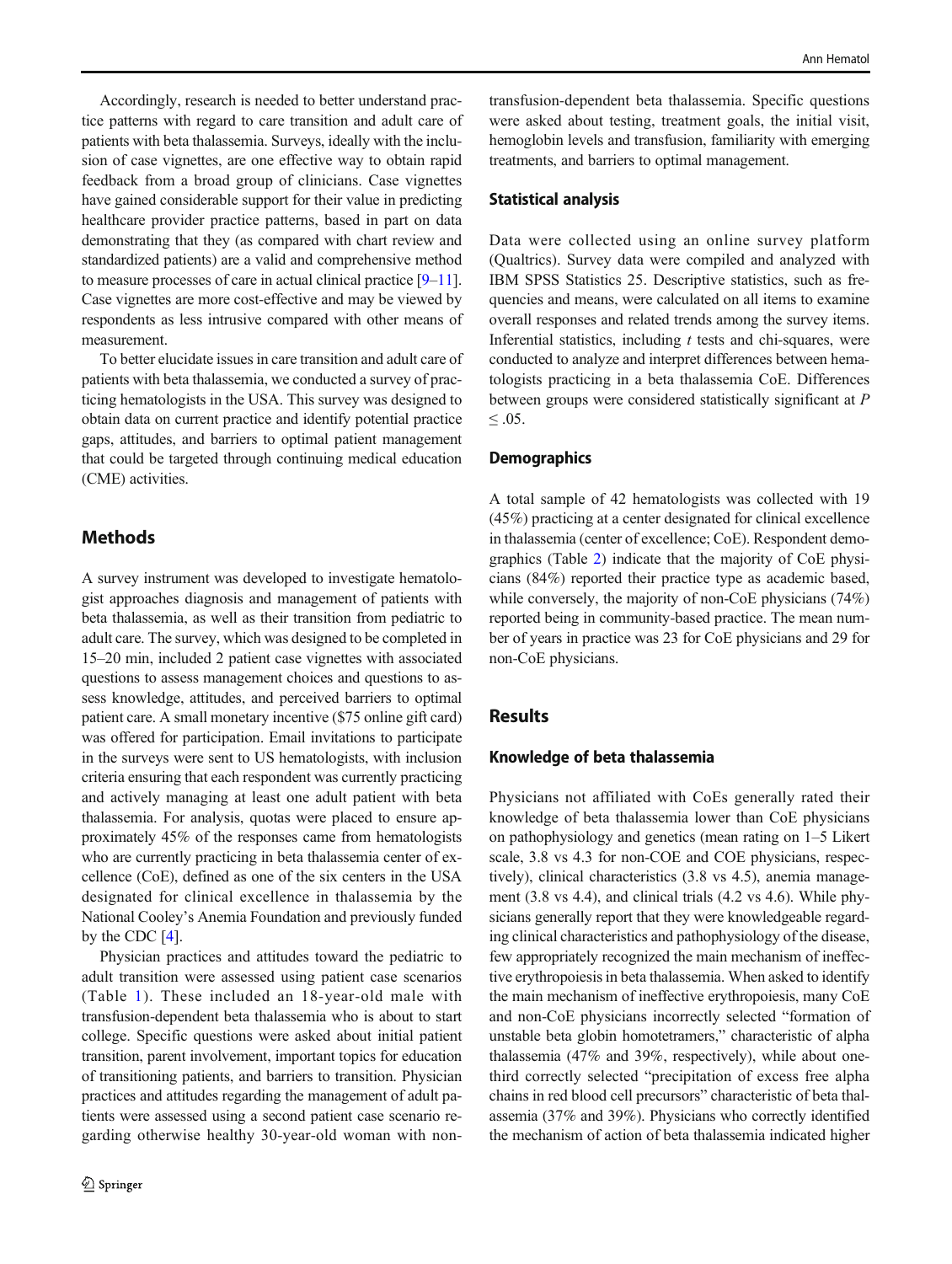<span id="page-2-0"></span>Table 1 Patient cases included in a physician survey

| Scenario                                                                                    | Description                                                                                                                                                                                                                                                                                                                                                                                                                                                                                                                                 |
|---------------------------------------------------------------------------------------------|---------------------------------------------------------------------------------------------------------------------------------------------------------------------------------------------------------------------------------------------------------------------------------------------------------------------------------------------------------------------------------------------------------------------------------------------------------------------------------------------------------------------------------------------|
| 1. Transitioning from pediatric to adult care for<br>transfusion-dependent beta thalassemia | An 18-year-old male with transfusion-dependent beta thal-<br>assemia presents to your office as a new patient, accom-<br>panied by his mother. He is referred by his pediatric<br>hematologist, who has been managing the boy's beta<br>thalassemia since infancy. He is a high school senior and is<br>planning to start college at a local university in the fall. He<br>has no complaints. He is on iron chelation therapy and has<br>a regular follow-up with subspecialists in pediatrics in-<br>cluding endocrinology and cardiology. |
| 2. Management of adult patient with<br>non-transfusion-dependent beta thalassemia           | A 30-year-old woman with non-transfusion-dependent beta<br>thalassemia presents for routine follow-up. She has no new<br>symptoms but continues to complain of fatigue and mal-<br>aise. She is otherwise healthy and has never required a<br>transfusion. She takes folic acid, is not on medications, and<br>has not had comprehensive testing in 3 years. Initial lab<br>workup reveals a hemoglobin of $10.6$ g/dL.                                                                                                                     |

mean knowledge of pathophysiology and genetic basis of disease (4.38 vs 3.85) and current best practices in anemia management (4.38 vs 3.88). Both CoE and non-CoE physicians identified abnormal liver function and osteoporosis as prevalent clinical issues in patients with beta thalassemia

# Transitioning from pediatric to adult beta thalassemia care

## Transition plans

While 89% of CoE physicians said they had a protocol or plan in place to transition pediatric patients to adult care, only 30% of non-CoE physicians had such a protocol. Among physicians with a protocol in place, most (94% and 71% of CoE and non-CoE physicians, respectively)

said that it included a procedure to assess the patient's readiness to transition to adult care (Fig. [1\)](#page-3-0). Other key components of the protocol were endorsed more often by CoE physicians than non-CoE physicians, including a formal process to transfer medical records (94% vs 43%), a process to confirm transfer completion (71% vs 43%), and a method to obtain feedback from the patients or parents about the transition experience (71% vs 29%). Reasons cited for a lack of transition protocol included lack of resources or infrastructure, too few patients, only seeing adult patients, and a perception that the care is already so coordinated and collaborative that no specific protocol is needed (Fig. [2\)](#page-3-0).

| Table 2 Respondent |                                                                      |                           |                               |  |
|--------------------|----------------------------------------------------------------------|---------------------------|-------------------------------|--|
| demographics       |                                                                      | COE physicians $(n = 19)$ | Non-COE physicians $(n = 23)$ |  |
|                    | Practice type, %                                                     |                           |                               |  |
|                    | Community based                                                      | 16                        | 74                            |  |
|                    | Academic based                                                       | 84                        | 26                            |  |
|                    | Practice location, %                                                 |                           |                               |  |
|                    | Urban                                                                | 58                        | 57                            |  |
|                    | Suburban                                                             | 42                        | 39                            |  |
|                    | Rural                                                                | $\mathbf{0}$              | 4                             |  |
|                    | Number of adult patients* personally managed for beta thalassemia, % |                           |                               |  |
|                    | $1-5$ adult patients                                                 | 37                        | 44                            |  |
|                    | 6–15 adult patients                                                  | 16                        | 21                            |  |
|                    | 16–25 adult patients                                                 | 16                        | 17                            |  |
|                    | $25+$                                                                | 30                        | 17                            |  |
|                    | Time in practice, years (mean)                                       | 23                        | 29                            |  |
|                    |                                                                      |                           |                               |  |

CoE, centers of excellence

\*18 years of age and older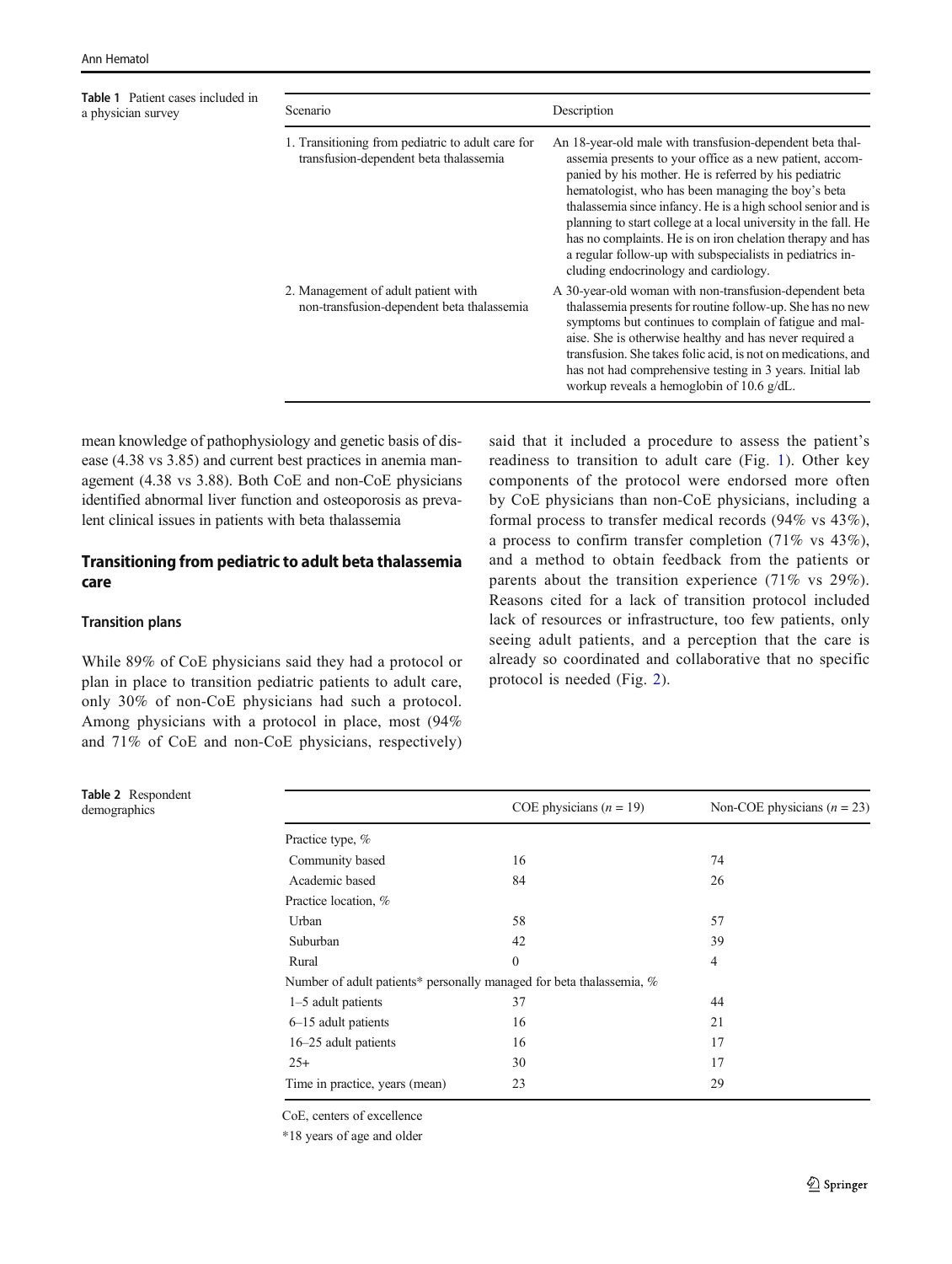<span id="page-3-0"></span>

Fig. 1 Components included in the transition protocol or plan

#### Patient case assessment

Initial patient transition Physicians described the most relevant factors, ranked in order of importance, as adherence to the current medication regimen, knowledge of the disease, personal goals, developmental maturity, and emotional status. When asked what topics they would provide to the patient or parent at the initial transition visit, nearly all said they would provide information on patient expectations or responsibilities (100% of CoE and 91% of non-CoE physicians) and information about the center and patient services (95% of CoE and 83% of non-CoE physicians), while fewer said they would discuss insurance issues at that first visit (47% of CoE and 57% of non-CoE physicians).

Parent involvement The majority of CoE and non-CoE physicians (53% and 65%) said they would recommend that parents remain actively involved in medical visits, while fewer (42% and 22%) said they would recommend parents "fade"



Fig. 2 Reasons for no transition protocol

their involvement in medical visits as the patient transitions. A substantial minority of physicians (5% and 13%) selected "other" and discussed the need for individual flexibility depending on the patient (e.g., "Every person is different. Listening is the key to a good physician-patient relationship, establishing trust, and getting the best outcomes.") When asked for specifics, those recommending active involvement of parents offered reasons including increased likelihood of adherence to treatment, financial dependence, and emotional dependence, while those recommending a fade cited the importance of autonomy, patient well-being, and reduced caregiver burden, among others.

Patient education Adherence was rated as the most important patient education topic during the transition from pediatric to adult care (79% and 74% of CoE and non-CoE physicians). Other important topics included disease complications (53% and 65%) and patient expectations for treatment (58% and 30%). Few physicians felt that clinical trial enrollment, results of clinical trials, or disease pathophysiology were important patient education topics.

Barriers to transition According to both CoE and non-CoE physicians, the most significant barrier in the transition to adult care is patient reluctance to transition away from pediatric care, while the second-most significant barrier is finding a provider. The third most significant barrier for CoE physicians is lack of support resources, while for non-CoE physicians, it is insurance/cost.

#### Management of adult patients with beta thalassemia

Baseline testing For a patient with non-transfusion-dependent beta thalassemia who had not recently had comprehensive testing, the majority of CoE and non-CoE physicians indicated they would order endocrine studies such as thyroid function, glucose tolerance, and calcium level (95% and 87%), liver function testing (89% and 96%), and kidney function testing (84% and 78%) bone health studies such as a dualenergy X-ray absorptiometry scan (84% and 74%), cardiac studies (79% and 65%), and iron burden assessment (79% and 65%). Somewhat fewer physicians (roughly half) said that genetic counseling and viral testing would be warranted.

Treatment goals Maximizing quality of life was the topranked treatment goal for both CoE and non-CoE physicians. The next most highly ranked goal for CoE physicians was minimizing anemia-related symptoms, followed by monitoring for complications at number three and correcting anemia at number four; conversely, correcting anemia was the second-highest ranked goal for non-CoE physicians, followed by complication monitoring and minimizing anemia symptoms.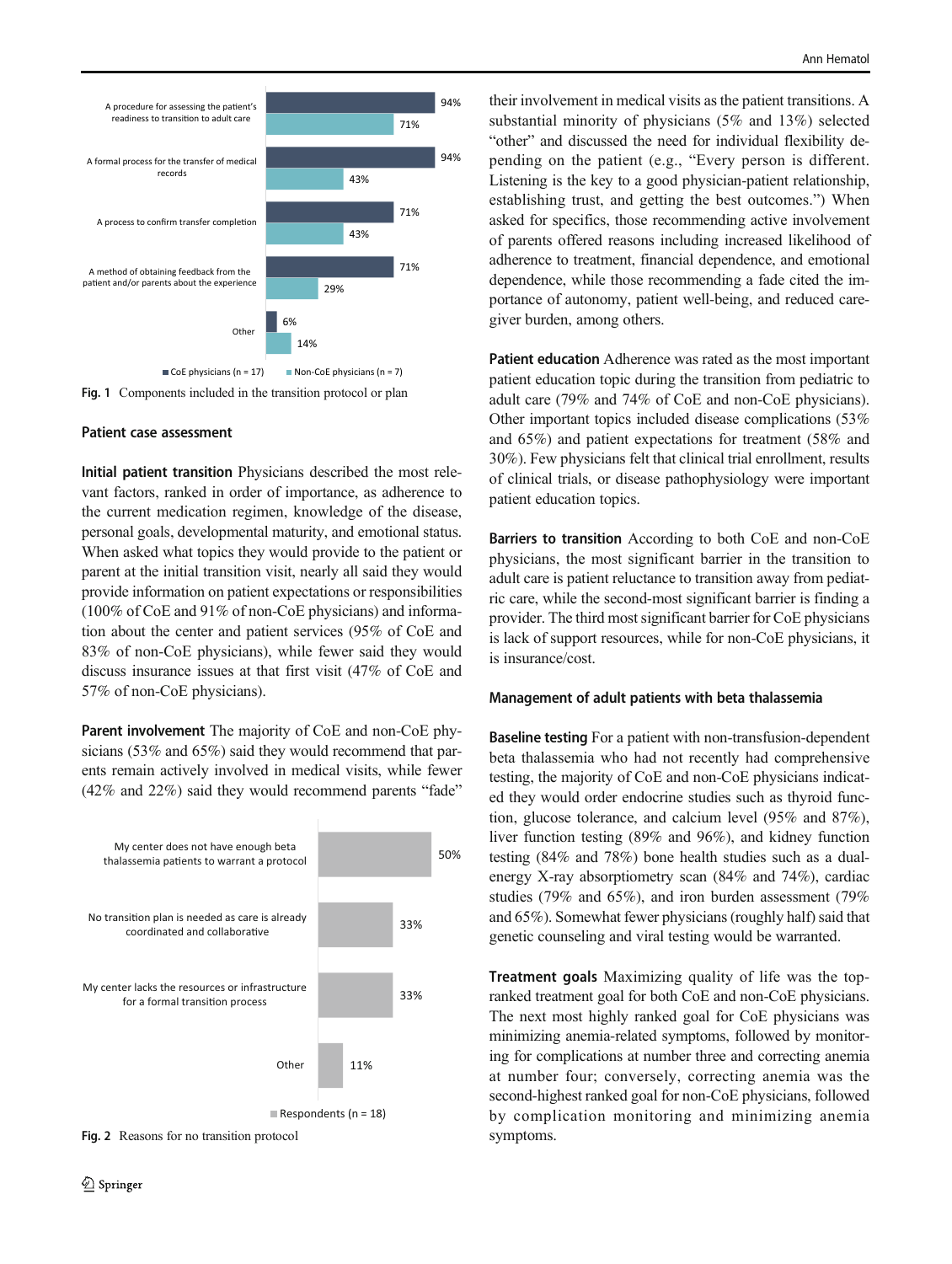Initial visit Almost all physicians at CoEs said that at the initial visit, they would initiate discussion of overall QoL (100%), nutrition (95%), and physical functioning (89%), whereas a larger proportion of non-CoE physicians said they would initiate these discussions at a future visit; as a result, the percentage of non-CoE physicians saying they would initiate discussion of QoL, nutrition, and physical functioning were, respectively, 74%, 57%, and 65% (Fig. 3).

Hemoglobin levels and transfusion Most respondents said that in adults with beta thalassemia, they would begin transfusions at 7–8 g/dL (63% and 52% of CoE and non-CoE physicians, respectively). Once transfusions are started, most physicians said they would target a hemoglobin of 9–10 g/dL (42% and 26%) or 10–11 g/dL (21% and 30%). Iron overload was the most frequently cited challenge related to blood transfusion, followed by adherence or compliance with therapy, time and convenience issues (e.g., related to adjusting work and school schedules), and red blood cell alloimmunization. Other challenges included infection risk, liver damage, increasing cost, transfusion reactions, and quality of life.

## Familiarity with emerging treatments for beta thalassemia

Physicians generally self-rated their knowledge of ongoing clinical trials and investigational approaches as high, with a mean score of 4.2 and 4.6 for CoE and non-CoE physicians, respectively, on a scale of 1 to 5 (from "not at all knowledgeable" to "extremely knowledgeable"). Physicians in CoEs as compared with non-CoE physicians reported higher familiarity with butyrates (mean scores of 3.5 and 2.7, respectively), gene therapy (mean scores of 4.4 and 3.2), and luspatercept (mean scores of 3.7 and 3.0). Familiarity with ruxolitinib was moderate with a mean score of 3.2 for both CoE and non-CoE physicians. Familiarity was generally high for hydroxyurea (mean scores of 4.6 and 4.2), iron chelators (mean scores of 4.9 and 4.7), and low for hypomethylating agents; e.g., decitabine (mean scores of 3.4 and 3.5) (Fig. [4](#page-5-0)).

Barriers to optimal management in adult patients Based on mean scores on a 5-point Likert scale, with 1 being not at all challenging to 5 extremely challenging, the barriers most frequently attested to as significant included a lack of diseasemodifying therapies with 3.8 and 4.0 for CoE and non-CoE physicians, respectively, the need for frequent infusions (3.6 and 4.1), and the need for frequent visits to multiple healthcare providers (3.8 for both CoE and non-CoE physicians). Both groups of physicians found co-management of patients with beta thalassemia moderately challenging, with mean scores of 2.8 and 2.9, respectively. When asked about specific barriers to effective co-management, CoE physicians found logistical difficulties in coordinating care to be more significant of a barrier than non-CoE physicians, with mean scores of 3.9 and 3.3, respectively, on a scale of 1 to 5 (not at all significant to extremely significant).

#### Educational resources and learning preferences

Educational resources for patients transitioning to adult care More than half of physicians (53% of CoE and 61% of non-CoE) said they recommend specific educational resources for patients transitioning to adult care. In aggregate, roughly 80% of CoE and non-CoE physicians said they recommend patient support groups, and 80% said they would provide a referral to a social worker. More than 60% said they would provide written handouts or information about transitioning to adult care, while 50% said they would provide internet-based resources.

Educational resources for adult patients Seventy-nine percent of CoE physicians and 64% of non-CoE physicians said they recommend support groups to adult patients with beta thalassemia. The most frequently recommended support groups for CoE and non-CoE physicians, respectively, were Cooley's Anemia Foundation (73% and 71%), Thalassemia Support Foundation (60% and 57%), local or regional support groups (47% and 43%), and Thalassemia International Federation





Il would initiate discussion at this visit III I would wait and initiate discussion at a future visit III I would let the patient ask/initiate the discussion

Fig. 3 Topics to address at initial visit, adult patient with non-transfusion-dependent beta thalassemia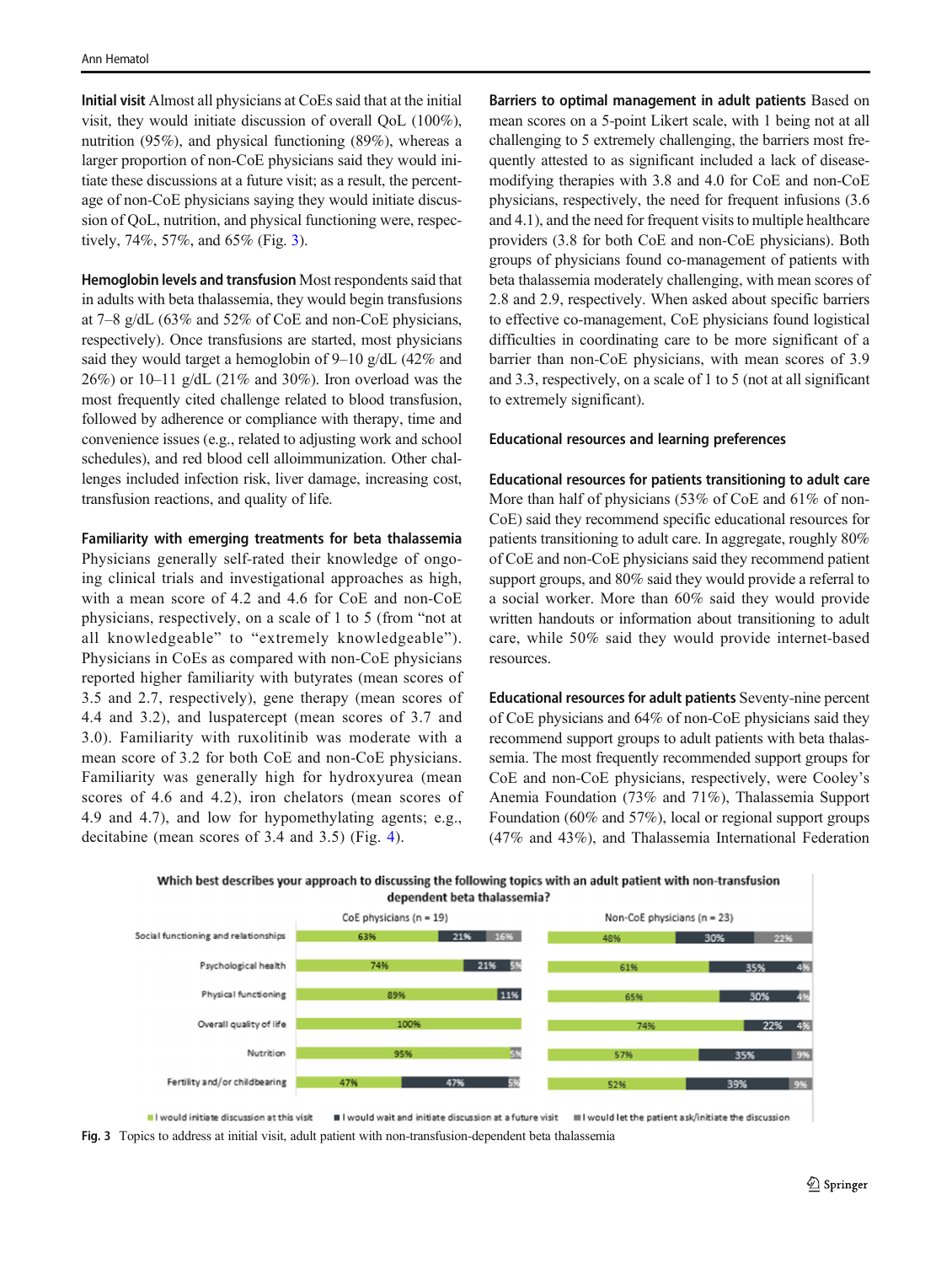<span id="page-5-0"></span>



(40% and 36%). In addition, most physicians (77% to 84%) said they recommend printed educational materials and relevant websites or online resources for adult patients with beta thalassemia.

CME engagement and topics for future education Of CoE and non-CoE physicians, respectively, 53% and 22% said they had participated in thalassemia-focused CME programs in the past 12 months. Reasons given for not participating in CME activities generally focused on issues such as lack of opportunity (e.g., "I haven't found one in my region") or limited time to participate. Physician willingness to participate in beta thalassemia-focused CME activities was relatively high, with mean scores of 3.7 for CoE physicians and 3.9 for non-CoE physicians on a scale ranging from 1 (not at all likely) to 5 (extremely likely). The two topics respondents would most like to see in future educational opportunities are prevention and management of complications (84% and 70% of CoE and non-CoE physicians, respectively) and updates on clinical trials and investigational approaches (68% and 78%). Transitioning patients from pediatric to adult care was selected as a top of interest by 53% of CoE physicians versus 22% of non-CoE physicians.

# **Discussion**

Results of this survey provide insights into current US physician practices and attitudes regarding beta thalassemia. The findings suggest practice gaps and barriers to optimal care in the transition from pediatric to adult care, the ongoing management of adult patients, knowledge of the disease state, and familiarity with emerging treatments with the potential to improve clinical outcomes. In addition, we provide data describing the utilization of educational resources for patients and providers, and the learning preferences for physicians who provide care for patients with this condition. By obtaining responses from CoE and non-CoE physicians and analyzing them separately, we were able to identify apparent differences in knowledge, practice, and attitudes that may be helpful in tailoring continuing education activities to different learner audiences; however, we acknowledge that the small sample size used in some sub-analyses may not be representative of all hematologists treating beta thalassemia patients.

Our key findings with regard to knowledge of beta thalassemia demonstrate a significant deficiency in knowledge with regard to clinical characteristics and disease pathophysiology in over half the providers surveyed. Both CoE and non-CoE physicians generally self-reported a relatively high level of knowledge regarding clinical characteristics and pathophysiology of the disease, but only about one-third appropriately recognized the pathophysiology of beta thalassemia, suggesting a need for further education to support foundational knowledge of this disease. This knowledge forms the basis for a rational approach to treatment, including transfusion therapy and iron chelation.

With regard to care transitions, that majority of physicians in CoEs report having a protocol for transitioning patients to adult care, compared with less than one-third of non-CoE physicians. The difference between CoE and non-CoE hematologists in their reasons for not having a transition protocol suggests a need to improve awareness of the benefits protocols for non-CoE clinicians and to offer practical strategies for implementation outside of CoEs.

Although there is little data on care transition in beta thalassemia, the literature on sickle cell disease (SCD) indicates that the transition from pediatric to adult health services is frequently challenging for adolescents and young adults, which may be due in part to barriers that include negative experiences in the emergency department, adolescent skills, and sociodemographic factors; by contrast, factors that may increase the success of transition include a positive relationship with the provider, developmental maturity, and family support [[12\]](#page-7-0). In a retrospective evaluation of factors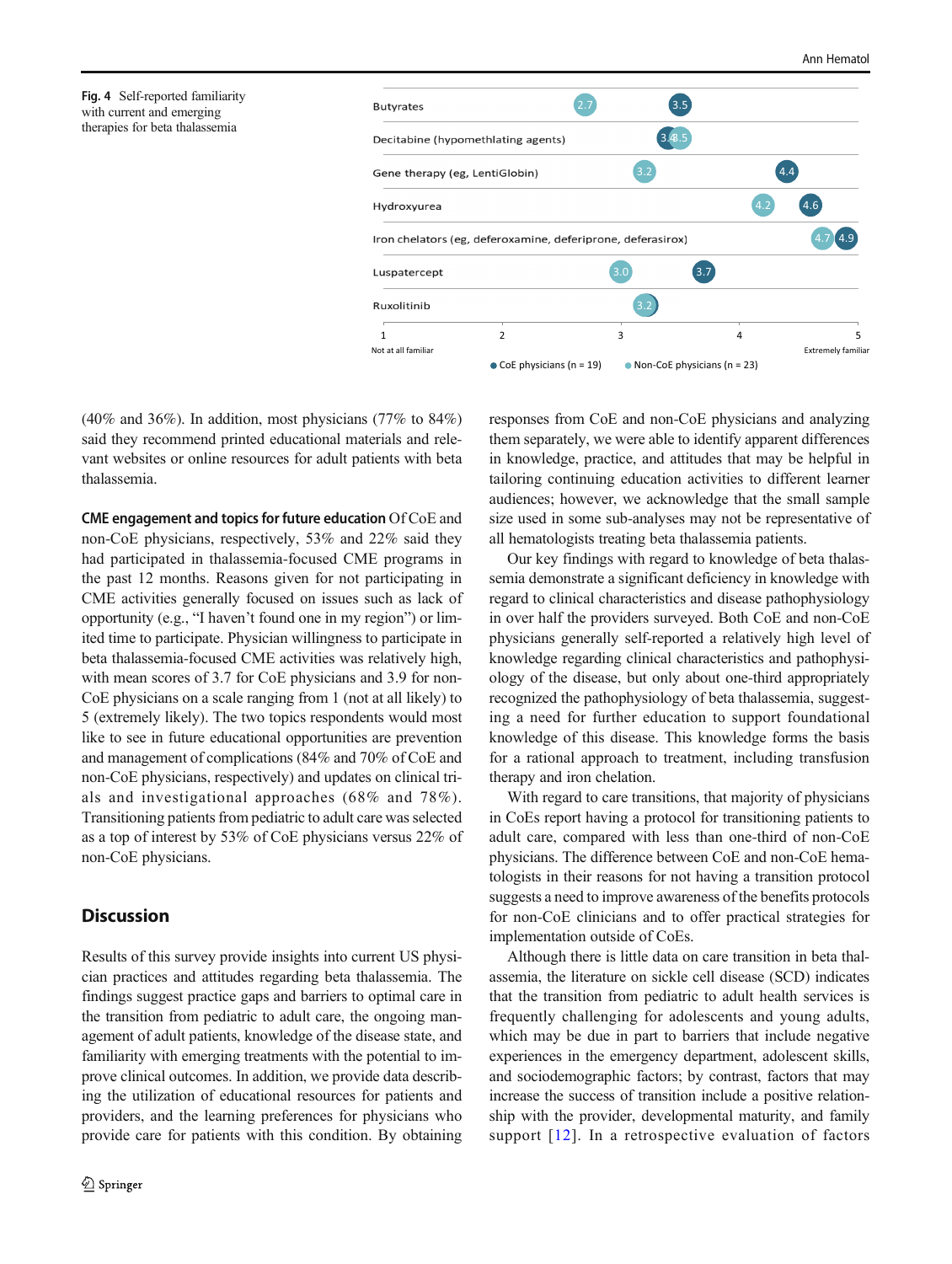associated with the success of a pediatric SCD transition process, several factors were found to increase the risk of unsuccessful transition, including travel distance to the adult SCD center, older age at first transition, and milder disease severity increased risk of unsuccessful transition [\[13\]](#page-8-0). Specific interventions to improve the success of transition have also been evaluated. In a systematic review including 5 studies conducted in specialty clinics, 3 studies found that the intervention was associated with an increased transfer rate [[14\]](#page-8-0). A review study provided some evidence that interventions designed to improve the transition of care for adolescents from pediatric to adult health services have the potential to improve certain outcomes, including patients' knowledge of their condition, and improvements in self-efficacy and confidence [\[15](#page-8-0)].

The substance of the transition deserves further education with regard to the conduct of the initial transition visit and the ongoing involvement of parents. While the first visit represents an opportunity to assess readiness for transition through consideration of developmental maturity, emotional status, and other factors, physicians in this survey ranked adherence to treatment as the most important factors to assess at this visit. While the "optimal" approach for this visit may be subjective, assessing readiness for transition should ideally be the most important factor, as adherence for the transitioning patient, moving forward, will depend on patient readiness, knowledge of the disease, personal goals, maturity, and emotional status.

Physicians had mixed perspectives on whether parents should remain active or fade their involvement in the transition of their child to adult care. Some physicians noted that it would be useful to have a protocol with room for personalization, based on each patient and their wishes. When asked, some patients may want their parents to remain closely engaged, while others (e.g., children leaving for college) may desire greater autonomy. Some strategies to ease and personalize the transition may include an independence plan, coping strategies, and involvement of social workers.

Patient reluctance was identified in this survey as the most significant barrier physicians faced in transitioning a patient from pediatric to adult care. This finding is consistent with literature documenting the uneasiness among adolescents with chronic illnesses who are faced with emotions such as anxiety or fear when entering a new environment and leaving the care of trusted pediatric providers [[16](#page-8-0), [17\]](#page-8-0). Given the potentially traumatic nature of transition, education should include consideration of programs geared toward improving the transition process.

Physician responses regarding the management of adults with beta thalassemia in this survey suggest that most are performing basic laboratory testing at appropriate times and that maximizing quality of life is a top priority; nevertheless, only 42% of CoE physicians and just 22% of non-CoE physicians reporting the use of a standardized tool such as the 36- Item Short Form Survey (SF-36). Evaluating each patient with a standardized tool is ideal and allows clinicians to see and evaluate trends in quality of life in a longitudinal manner [[18\]](#page-8-0). Beyond the overall quality of life, conversations about social functioning, psychological health, physical functioning, and nutrition are all important and should be individually tailored for patients at the appropriate time and should be based on the patient's goals and expectations of treatment; unfortunately, expertise in some or all of these topics may be lacking at community-based centers.

The key to optimizing treatment and thereby maximizing quality of life is an appropriate transfusion and chelation program, including individually tailoring iron overload management based on patient assessment. The survey results provide some insights into current treatment practices and familiarity with emerging therapies. Most CoE and non-CoE physicians said they would begin transfusions at a hemoglobin level of 7– 8 g/dL; however, only about 60% of both CoE and non-CoE physicians would target to maintain hemoglobin levels above 9 g/dL, which is recommended in thalassemia-specific guidelines [[6](#page-7-0)] and is specifically different for these patients because of the underlying ineffective erythropoiesis. There is also still some room for a more comprehensive approach to iron overload assessment and cardiac evaluation. While the majority of physicians identified resources such as the Cooley's Anemia Foundation and the Thalassemia International Federation, which have extensive educational resources and guidelines on their websites, patients were not being managed according to these recommendations. Furthermore, while physicians felt very knowledgeable about ongoing clinical trials and investigational approaches to treatment, self-reported knowledge of investigational therapies was lower.

## Recommendations for future educational focus

Levels of participation in CME activities in this survey were surprisingly low, given the aforementioned identified areas for improvement (disease knowledge, familiarity with treatments, transition, adult care) and continued improvements in the care of patients with beta thalassemia. Only about half of physicians at CoEs and one-quarter of those not at CoEs reported participation in CME/CE on the topic of beta thalassemia in the past 12 months.

Nevertheless, physicians reported a high likelihood to participate in CME, if it were available. Respondents indicated that complication prevention and management and clinical trial updates were topics of interest for future education, though the gaps in knowledge and practice documented in this survey indicate that a more comprehensive scope of education would be warranted. The topics of clinical characteristics and pathophysiology were selected by less than one-quarter of physicians; however, survey results suggest that inclusion of these topics as part of future education would be beneficial.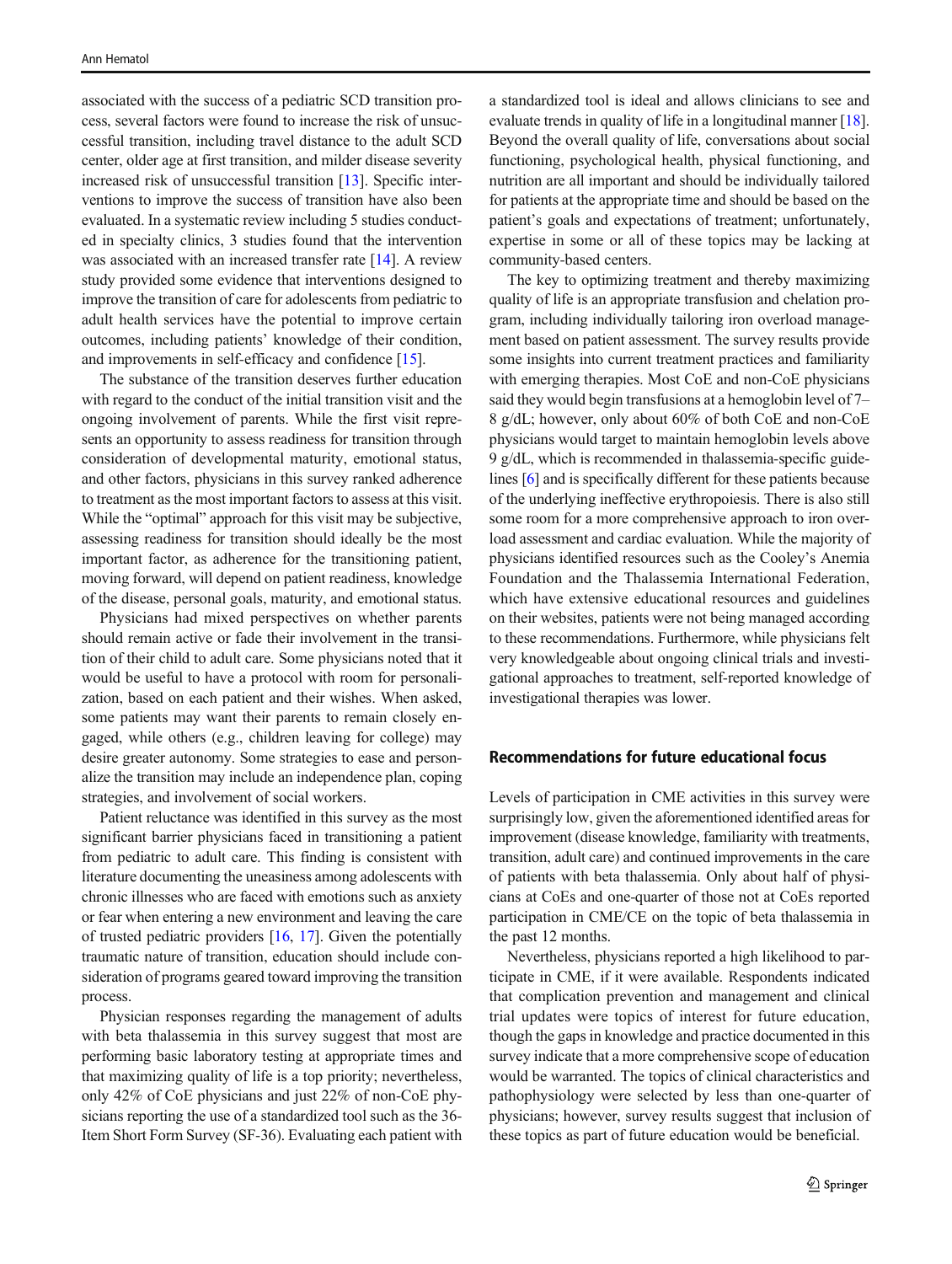<span id="page-7-0"></span>Taken together, these findings suggest a need for education in all aspects of beta thalassemia, the effectiveness and relevance of which would be enhanced by a focus on increasing knowledge of beta thalassemia, improving the pediatric to adult care transition, enhancing adult care through assessment of the quality of life and patient functioning, and raising awareness of emerging agents. Education should seek to improve awareness and knowledge of beta thalassemia pathophysiology, clinical characteristics, and management. Special attention should be paid to elements of planning transition for those providers who do not have a transition protocol and should describe approaches to tailoring parental involvement based on patient preferences, while addressing key barriers to transition, such as the lack of support resources. Education can also emphasize the benefits of standardized tools for assessing the quality of life, and the importance of initiating discussion with patients regarding quality of life, psychological well-being, and social functioning. Finally, it should include new and emerging treatments, especially for clinicians not in CoEs, who may not be as familiar with these treatments as those who practice in CoEs.

# **Conclusions**

This survey reveals substantial gaps in knowledge of beta thalassemia and accessing of currently available educational resources among practicing hematologists, including those who practice at CoEs and those who do not. It is likely that selflearning is not as widely used as believed, and physicians may need to have more didactic learning in order to be up-to-date on current concepts and be able to apply them to patient care, representing opportunities for education. As with most chronic lifelong diseases which manifest early in life, transition from pediatric to adult care remains a major challenge. This survey identifies potential ways of helping physicians with this process. Given the self-reported likelihood to participate in future education on beta thalassemia, education that is developed to focus on the educational needs identified in this survey can work to close the gaps in knowledge and alignment of practice with guidelines.

Acknowledgments The authors would like to thank Andrew D. Bowser, ELS, CHCP, of iconCME in Philadelphia, PA (abowser@iconcme.com) for providing medical writing and editorial support.

Funding This study was financially supported by Celgene.

## Compliance with ethical standards

Conflict of interest Sylvie Stacy, MD, has no conflicts of interest to report. Sujit Sheth, MD, has received consulting fees from Acceleron and Celgene and funds for research support from ApoPharma, Celgene, CRISPR/Vertex, La Jolla, Novartis, and Terumo. Brandon Coleman has no conflicts of interest to report. Wendy Cerenzia has no conflicts of interest to report.

**Ethical approval** Due to its use to inform educational development, this study was found to be exempt from IRB oversight by WIRB (Western Institutional Review Board; Puyallup, WA).

Informed consent Informed consent was obtained from all individual participants included in the study.

Open Access This article is licensed under a Creative Commons Attribution 4.0 International License, which permits use, sharing, adaptation, distribution and reproduction in any medium or format, as long as you give appropriate credit to the original author(s) and the source, provide a link to the Creative Commons licence, and indicate if changes were made. The images or other third party material in this article are included in the article's Creative Commons licence, unless indicated otherwise in a credit line to the material. If material is not included in the article's Creative Commons licence and your intended use is not permitted by statutory regulation or exceeds the permitted use, you will need to obtain permission directly from the copyright holder. To view a copy of this licence, visit [http://creativecommons.org/licenses/by/4.0/](https://doi.org/).

## References

- 1. Weatherall DJ (2010) The inherited diseases of hemoglobin are an emerging global health burden. Blood 115(22):4331–4336
- 2. CDC (2019) Thalassemia Awareness. Centers for Disease Control and Prevention. [https://www.cdc.gov/features/international](https://www.cdc.gov/features/international-halassemia)[thalassemia](https://www.cdc.gov/features/international-halassemia) (accessed December 4, 2019).
- 3. Higgs DR, Engel JD, Stamatoyannopoulos G (2012) Thalassaemia. Lancet 379(9813):373–383
- 4. CDC (2019) Thalassemia Treatment Centers | CDC. Centers for Disease Control and Prevention. [https://www.cdc.gov/ncbddd/](https://www.cdc.gov/ncbddd/thalassemia/centers.html) [thalassemia/centers.html](https://www.cdc.gov/ncbddd/thalassemia/centers.html) (accessed December 4, 2019).
- 5. Taher AT, Weatherall DJ, Cappellini MD (2018) Thalassaemia. Lancet 391(10116):155–167
- 6. Cappellini MD, Cohen A, Porter J, Taher A, Viprakasit V (eds) Guidelines for the management of transfusion dependent thalassaemia (TDT), 3rd edn. Thalassaemia International Federation, Nicosia
- 7. Bryant R, Walsh T (2009) Transition of the chronically ill youth with hemoglobinopathy to adult health care: an integrative review of the literature. J Pediatr Health Care 23(1):37–48
- 8. Trachtenberg F, Vichinsky E, Haines D, Pakbaz Z, Mednick L, Sobota A, Kwiatkowski J, Thompson AA, Porter J, Coates T, Giardina PJ, Olivieri N, Yamashita R, Neufeld EJ, for the Thalassemia Clinical Research Network (2011) Iron chelation adherence to deferoxamine and deferasirox in Thalassemia. Am J Hematol 86(5):433–436
- 9. Peabody JW, Luck J, Glassman P, Jain S, Hansen J, Spell M, Lee M (2004) Measuring the quality of physician practice by using clinical vignettes: a prospective validation study. Ann Intern Med 141(10): 771–780
- 10. Peabody JW, Luck J, Glassman P, Dresselhaus TR, Lee M (2000) Comparison of vignettes, standardized patients, and chart abstraction: a prospective validation study of 3 methods for measuring quality. JAMA 283(13):1715–1722
- 11. Luck J, Peabody JW, Lewis BL (2006) An automated scoring algorithm for computerized clinical vignettes: evaluating physician performance against explicit quality criteria. Int J Med Inform 75(10–11):701–707
- 12. Stollon NB, Paine CW, Lucas MS, Brumley LD, Poole ES, Peyton T, Grant AW, Jan S, Trachtenberg S, Zander M, Bonafide CP, Schwartz LA (2015) Transitioning adolescents and young adults